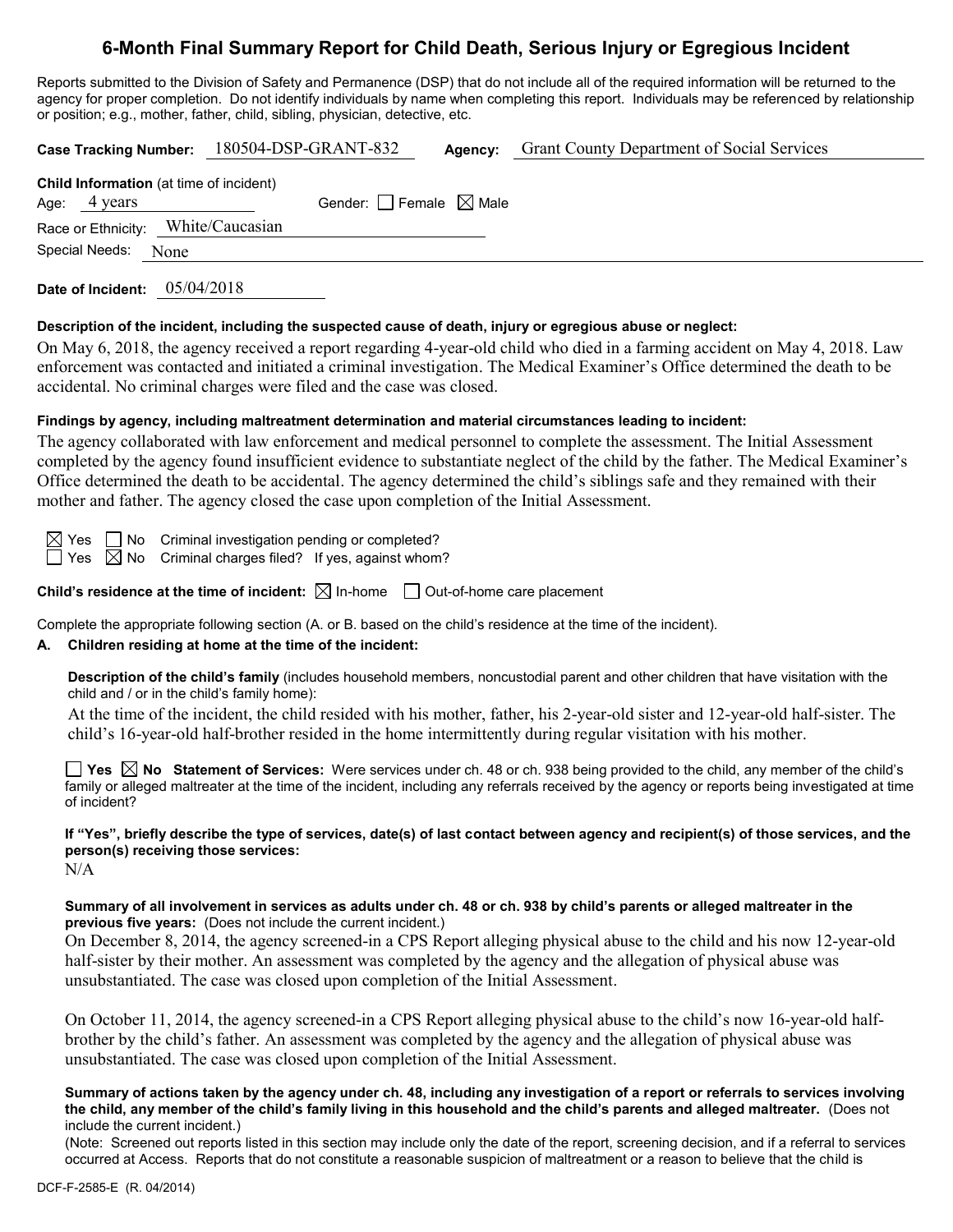threatened with harm are not required to be screened in for an Initial Assessment, and no further action is required by the agency.) On May 4, 2018, the agency screened-out two CPS Reports.

On February 9, 2018, the agency screened-out a Services Report.

On October 11, 2015, the agency screened-out a CPS Report.

On August 3, 2015, the agency screened-out a CPS Report.

On December 8, 2014, the agency screened-in a CPS Report alleging physical abuse to the child and his now 12-year-old half-sister by their mother. An assessment was completed by the agency and the allegation of physical abuse was unsubstantiated. The case was closed upon completion of the Initial Assessment.

On October 11, 2014, the agency screened-in a CPS Report alleging physical abuse to the child's now 16-year-old halfbrother by the child's father. An assessment was completed by the agency and the allegation of physical abuse was unsubstantiated. The case was closed upon completion of the Initial Assessment.

On March 22, 2012, the agency screened-in a CPS Report alleging physical abuse to the child's now 12-year-old half-sister by their mother. An assessment was completed by the agency and the allegation of physical abuse was unsubstantiated. The case closed upon completion of the Initial Assessment.

On December 13, 2011, the agency screened-in a CPS Report alleging neglect to the child's now 12-year-old half-sister and now 16-year-old half-brother by their mother. An assessment was completed by the agency and the allegation of neglect was unsubstantiated. The case closed upon completion of the Initial Assessment.

On March 17, 2008, the agency screened-out a CPS Report.

On August 24, 2007, the agency screened-out a CPS Report.

### **Summary of any investigation involving the child, any member of the child's family and alleged maltreater conducted under ch. 48 and any services provided to the child and child's family since the date of the incident:**

The agency collaborated with law enforcement and medical personnel to complete the assessment. The Initial Assessment completed by the agency found insufficient evidence to substantiate neglect of the child by the father. The Medical Examiner's Office determined the death to be accidental. The agency determined the child's siblings safe and they remained with their mother and father. The agency closed the case upon completion of the Initial Assessment.

# **B. Children residing in out-of-home care (OHC) placement at time of incident:**

**Description of the OHC placement and basis for decision to place child there:** N/A

# **Description of all other persons residing in the OHC placement home:**

 $N/A$ 

**Licensing history:** Including type of license, duration of license, summary of any violations by licensee or an employee of licensee or other actions that constitute a substantial failure to protect and promote the welfare of the child. N/A

|             | Summary of any actions taken by agency in response to the incident: (Check all that apply.) |  |                                                   |  |
|-------------|---------------------------------------------------------------------------------------------|--|---------------------------------------------------|--|
| $\boxtimes$ | Screening of Access report                                                                  |  | Attempted or successful reunification             |  |
|             | Protective plan implemented                                                                 |  | Referral to services                              |  |
| $\boxtimes$ | Initial assessment conducted                                                                |  | Transportation assistance                         |  |
|             | Safety plan implemented                                                                     |  | Collaboration with law enforcement                |  |
|             | Temporary physical custody of child                                                         |  | Collaboration with medical professionals          |  |
| $\Box$      | Petitioned for court order / CHIPS (child in need of                                        |  | Supervised visitation                             |  |
|             | protection or services)                                                                     |  | Case remains open for services                    |  |
|             | Placement into foster home                                                                  |  | Case closed by agency                             |  |
|             | <b>Placement with relatives</b>                                                             |  | Initiated efforts to address or enhance community |  |
|             | Ongoing Services case management                                                            |  | collaboration on CA/N cases                       |  |
|             |                                                                                             |  | Other (describe):                                 |  |
|             | 2                                                                                           |  |                                                   |  |